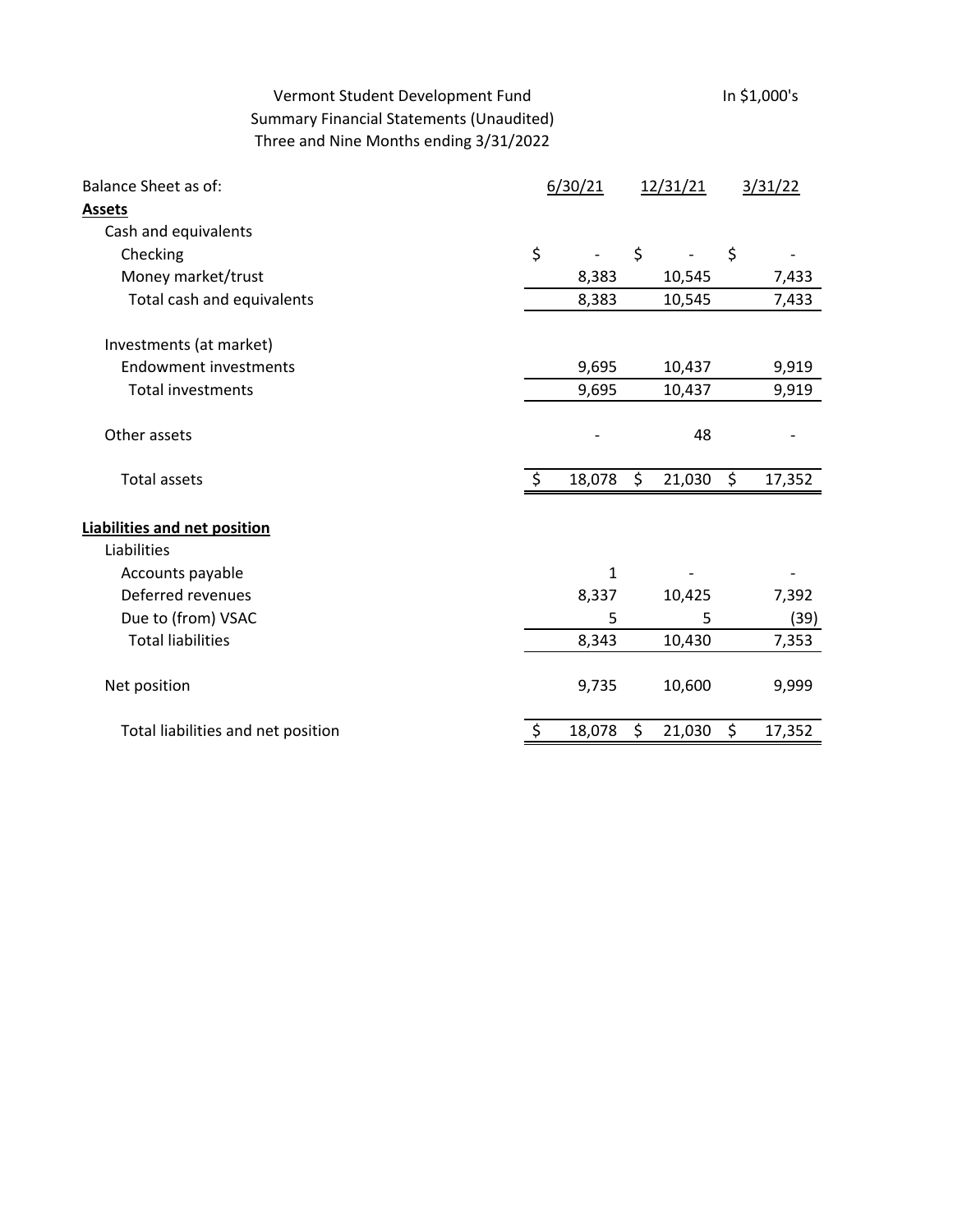## Vermont Student Development Fund<br>In \$1,000's Summary Financial Statements (Unaudited) Three and Nine Months ending 3/31/2022

|                                                    | 9 mo end |       | Qtr end |              | 9 mo end |       |
|----------------------------------------------------|----------|-------|---------|--------------|----------|-------|
| Income statement for the three/nine months ending: | 3/31/21  |       | 3/31/22 |              | 3/31/22  |       |
| <b>Revenues</b>                                    |          |       |         |              |          |       |
| Interest and dividends                             | \$       | 99    | -\$     | $28 \quad $$ |          | 107   |
| Realized gain(loss) on investments                 |          | 237   |         |              |          | 178   |
| Unrealized gain(loss) on investments               |          | 1,038 |         | (599)        |          | (440) |
| Federal and State scholarship funding              |          | 3,910 |         | 1,556        |          | 4,972 |
| Other gifts and contributions                      |          | 3,281 |         | 1,570        |          | 3,821 |
| <b>Total revenues</b>                              |          | 8,565 |         | 2,555        |          | 8,638 |
| <b>Expenses</b>                                    |          |       |         |              |          |       |
| Scholarship disbursements                          |          | 7,245 |         | 3,156        |          | 8,374 |
| Net surplus(deficit) for period                    |          | 1,320 |         | (601)        |          | 264   |
| Net position, beginning of period                  |          | 7,942 |         | 10,600       |          | 9,735 |
| Net position, end of period                        |          | 9,262 | \$      | 9,999        | \$       | 9,999 |

Notes:

- 1 VSDF is a component unit of Vermont Student Assistance Corporation (VSAC). The financial statements of VSAC are audited for the year ending 6/30/21. While VSDF is included within the scope of this annual audit a separate opinion is not issued for it; therefore these statements should be considered unaudited. All interim period statements presented are unaudited.
- 2 Investments are presented at cost adjusted for unrealized gains or losses.
- 3 Deferred revenues represent scholarship funding received which has not been disbursed to students. Generally VSDF scholarship revenues are recognized as awards to students are disbursed, not at the time contributions/donations are received from funding agencies and donors.